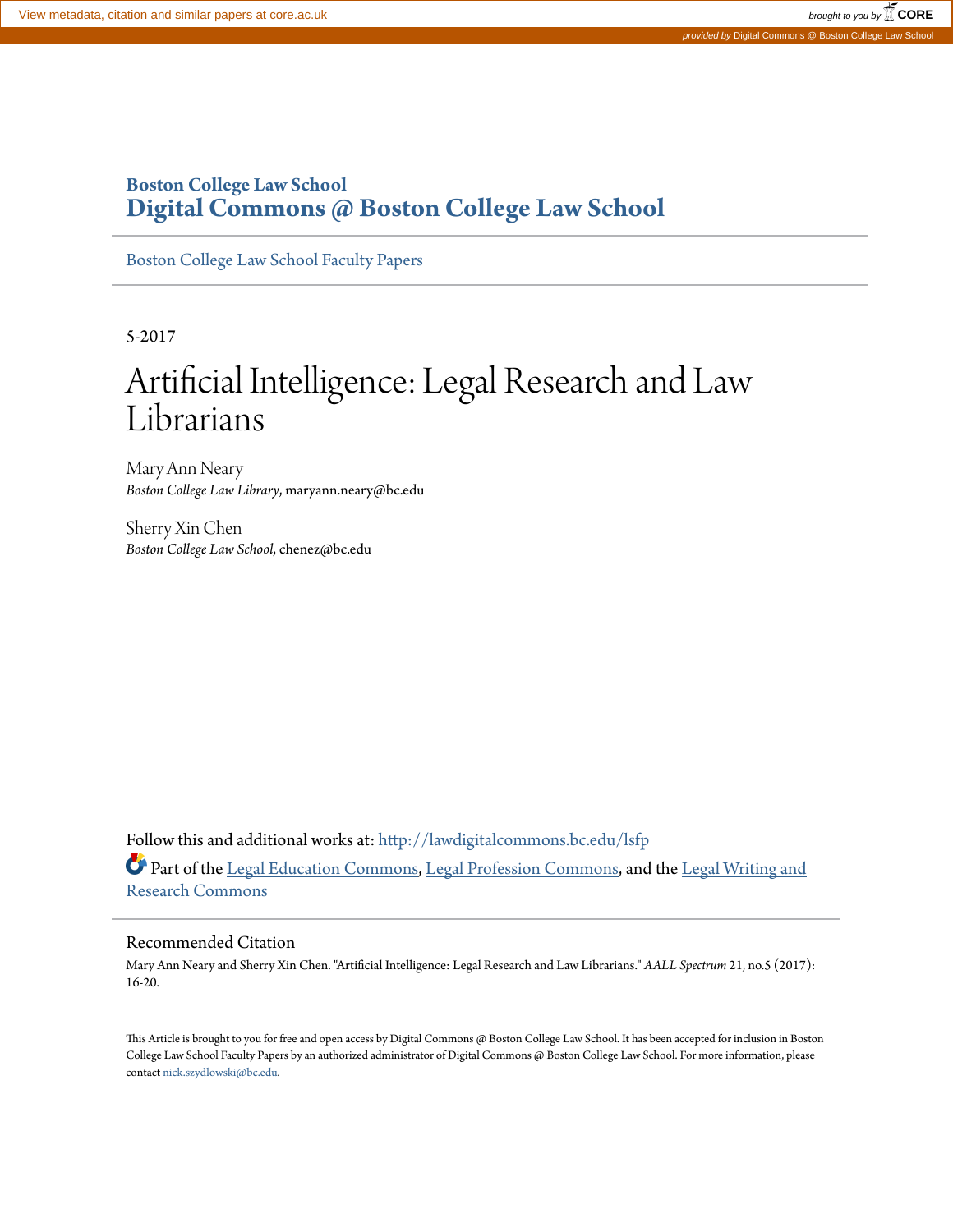# **ARTIFICIAL INT**  $\vdash$ ( $\exists$  $\forall$ Q –  $\Delta$ 0101010101010 001001000 0010010 01010101 0111101010  $\sim$ 0000-0 01010100 AND LAW 0  $\frac{1}{0}$ IANS

 $\overline{\mathfrak{o}}$ 

D

1

 $\boldsymbol{0}$ 

O

0

 $\overline{\mathbf{C}}$ 

À

**BY SHERRY XIN CHEN & MARY ANN NEARY**

The law librarian's role in teaching and implementing AI best practices.

01101010101010101 0100100010010010010 J-00-POPOPOPO-1  $\mathbf{0}$ 01001001010  $\begin{array}{c} 1 \\ 0 \end{array}$  $\mathbf{1}$ 010100 u<br>1 0 1  $\overline{\mathbf{0}}$ د<br>ا  $\begin{bmatrix} 1 \\ 0 \\ 1 \\ 1 \end{bmatrix}$  $\overline{\mathbf{0}}$ 100010 0<br>0<br>1 0  $\overline{\mathbf{A}}$  $\frac{1}{0}$ 0  $\begin{array}{c} 0 \\ 0 \\ 1 \end{array}$ 010010010 0<br>0<br>1  $\begin{array}{c}\n1 \\
0 \\
1 \\
0\n\end{array}$  $\begin{array}{c} 1 \\ 0 \\ 1 \end{array}$  $1001111$  $\overset{\text{\normalsize 0}}{\mathcal{O}}$ 1  $\frac{1}{2}$ 0<br>0<br>1<br>0<br>1 1 0 ر<br>0 0 1  $\tilde{\mathbf{0}}$ 0<br>1 L 1  $1010$  $\boldsymbol{0}$  $\begin{array}{c} 1 \\ 0 \end{array}$  $\overline{\mathbf{1}}$ 1 101000  $\begin{array}{c} 1 \\ 1 \\ 0 \end{array}$  $\frac{1}{0}$ <br> $\frac{1}{0}$ 0 0  $\ddot{\mathbf{0}}$  $011$  $\frac{1}{0}$ 0  $\frac{1}{0}$  $\frac{1}{0}$  $\overline{\mathbf{0}}$  $\sim$ oo ں<br>1  $\frac{0}{1}$  $\overline{\mathbf{1}}$  $\overline{0}$  $\bar{\mathbf{0}}$  $\frac{1}{2}$ 0<br>1  $\overline{\mathbf{0}}$ ĭ  $\bar{\mathbf{0}}$ 1 0 0 ī  $\overline{\mathbf{1}}$  $\overline{\mathbf{0}}$ 1 0 1 0  $\frac{1}{\sqrt{2}}$ 1 1 1 0 1 0 0 1 1 0 0 0 0 ٥ O 1 1 1 U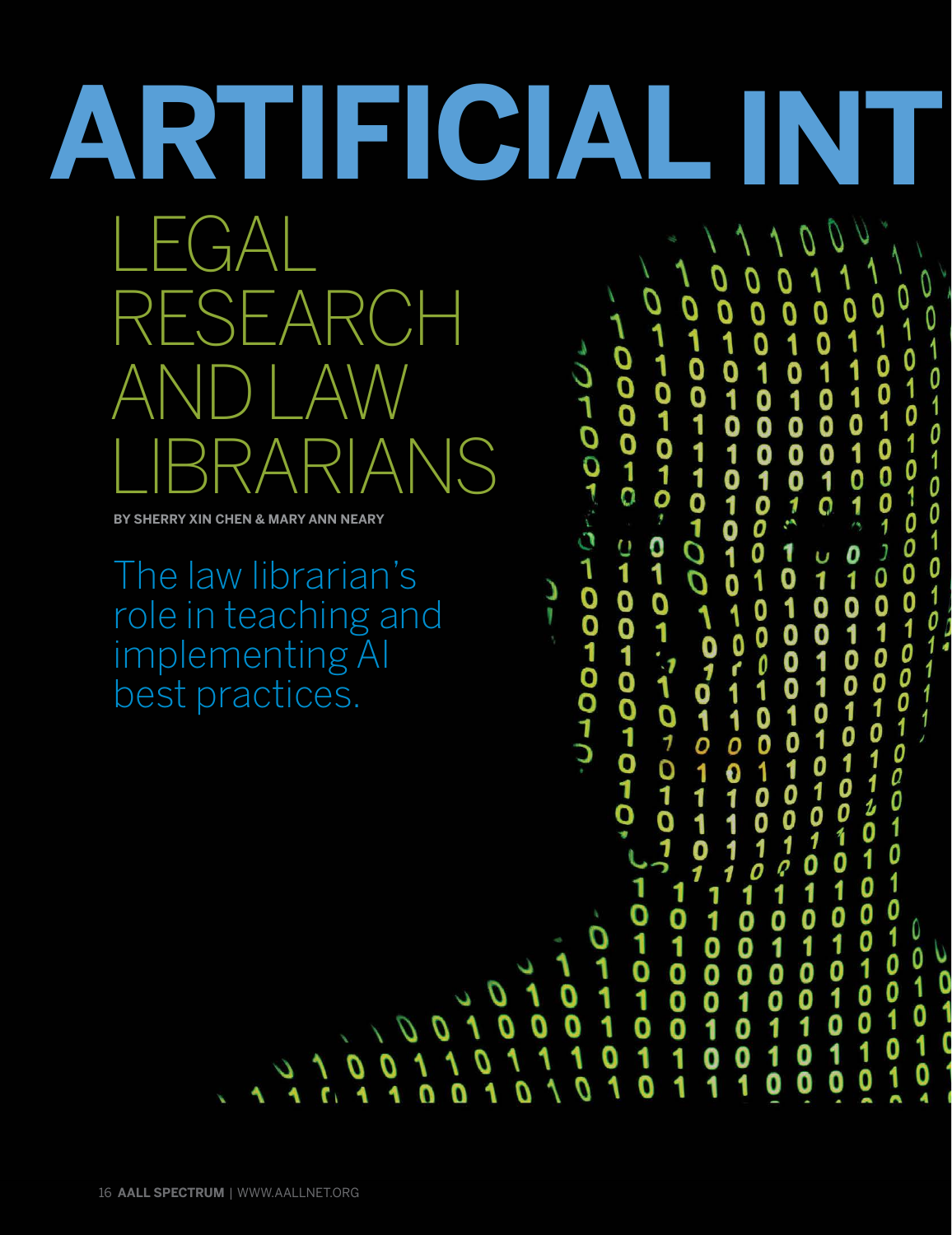# **INTELLIGENCE**

# 0

rtificial intelligence (and its legal practice applications are grab headlines in the legal industry. Ever since the early success stories of IBM Watson, the legal press has rtificial intelligence (AI) and its legal practice applications are grabbing headlines in the legal industry. Ever since the early success stories been buzzing with articles that debate whether AI is a threat or hope and whether AI will transform, disrupt, revolutionize, or even remake the legal industry. *AALL Spectrum* previously featured two articles about AI ("Hand in Hand with IBM Watson" by Jean O'Grady and "Artificial Intelligence: Not Just Sci-Fi Any More" by Mark Gediman)—both articles demonstrate the progression of AI. O'Grady's article discusses possible efficiencies with contract negotiations and M&A's augmented by AI tools, while Gediman focuses on legal analytics tools such as Lex Machina (now owned by LexisNexis) and how they are powering improved search capabilities. As such, law firms have embraced and implemented these AI applications and others. Now it's time to focus on the law librarian's role regarding AI applications in legal research and aiding practitioners in minimizing potential risks due to AI utilization.

# **Challenges Presented by AI Implementations in Legal Practice**

Law firms have embraced AI applications in the document review area. While document review processes have been targeted for automation by various vendors in the past, AI applications enhance the process. Enhanced document retrieval is possible with AI because an attorney now teaches a specialized software program how to flag documents containing certain terms or metadata. With repeated use, the program learns more sophisticated review techniques and becomes more adept at returning relevant documents. Similarly, AI applications are deployed by firms in M&A work to analyze thousands of documents in the context of due diligence. The promise of reducing repetitive work and minimizing workloads may improve access to justice as more practitioners' time is freed, allowing them to represent individuals requiring legal assistance. At the same time, the efficiency leads to an impact on a law firm's bottom line since associates will report fewer billable hours. A recent McKinsey study estimated that 23 percent of attorney time consists of tasks that can be automated (see the McKinsey Interactive Infographic a[t bit.ly/MJ17McKinsey\).](http://bit.ly/MJ17McKinsey)

If AI works well with a closed universe of document retrieval and document analysis, how well can AI perform in the larger legal research arena? Further, will legal research tasks become part of the 23 percent of attorney time subject to automation?

Beyond document review, AI has been used to generate legal memos. This logical extension of AI legal research tools has been developed by IBM's Watson project in the form of ROSS Intelligence. An artificial intelligence program, ROSS has been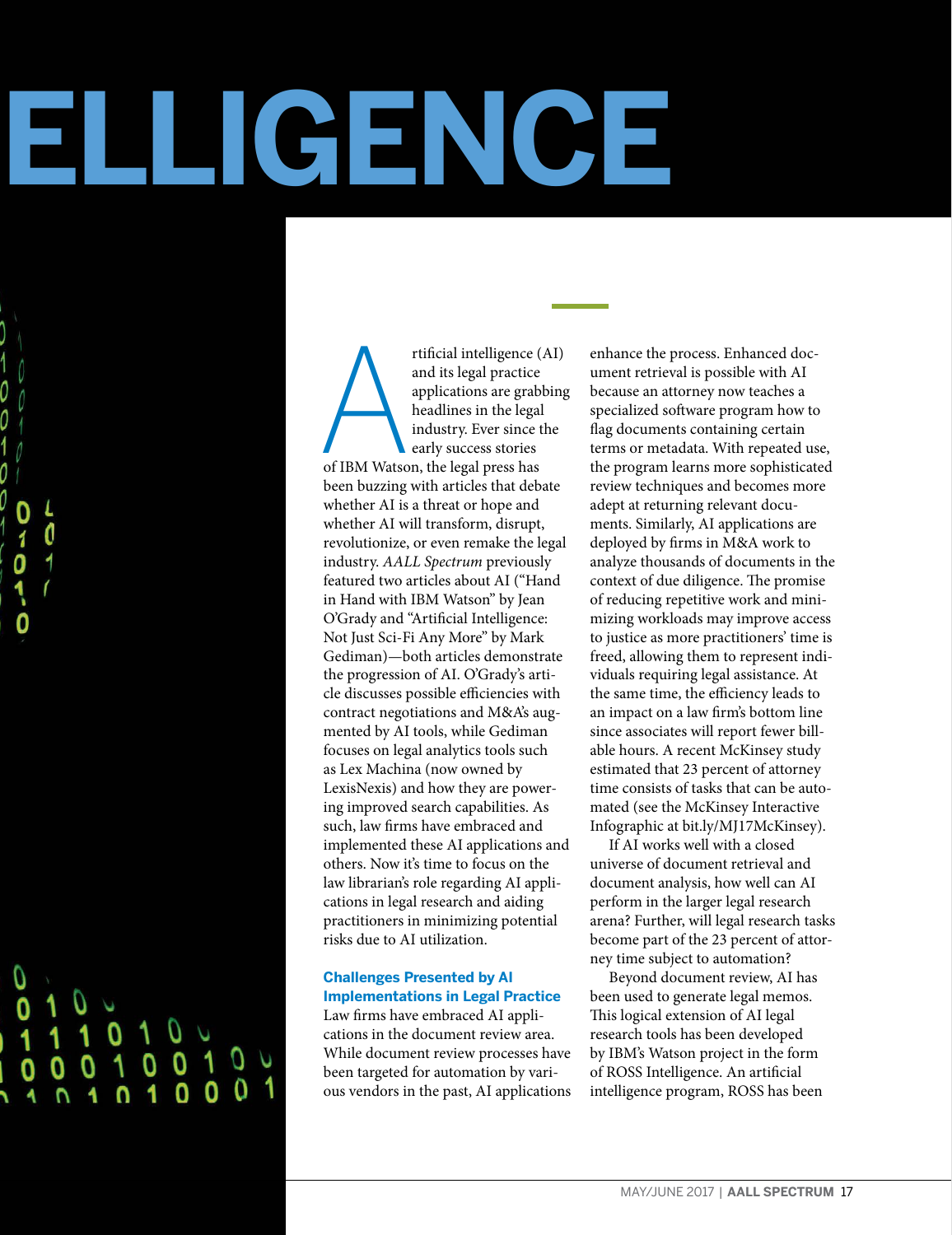pre-loaded with a corpus of bankruptcy law and trained to produce a basic memo on issues in bankruptcy law. Implemented by BakerHostetler LLP and von Briesen & Roper, this AI tool generates legal research citations and the explanatory language in a memo. This memo creation certainly releases new associates from routine tasks. Yet, where does the ethical duty to supervise come into play when an automated process generates the memo? Attorneys can rate the memo as positive or negative and prompt the system to refine the results, but there still needs to be a review process; ROSS developers considered the memo function to be in its early stages as of September 2016. Compounding the memo generation question is the issue of what knowledge base serves as the basis for the memo. Who in the firm knows how recently the AI corpus was updated—has it "read" the opinion released by a bankruptcy judge in the last 48 hours? Is the AI searching a

corpus that includes bankruptcy orders as well? Will relevant federal local court rules be pulled and incorporated into the memo? This is where the roles of the law librarian and the practitioner must overlap in AI implementations.

### **Building the Corpus of an AI System**

Legal research systems incorporating AI are built, not bought as turn-key systems. AI legal systems are built by loading a corpus of source material. Whether in a law firm, a private enterprise, or a law school incubator program, this involves loading files of public domain legal authority. Ravel Law and Harvard Law School's Caselaw Access Project reached a milestone on January 27, 2017, scanning all U.S. case law. This data forms the basis of Ravel's database.

Librarians are trained to build collections, whether virtual or physical, and the construction of an AI corpus can be strengthened with law librarian input.



### **IBM Watson Implementation**

- **LexisNexis**
- Thomson Reuters

### **Law Firms Reporting ROSS Implementation**

- BakerHostetler LLP
- Bryan Cave LLP
- Dentons
- **Dickinson Wright**
- Fennemore Craig
- K&L Gates
- Latham & Watkins
- Salazar Jackson, LLP
- ¡ von Briesen & Roper
- Winkel, Green & Van Horn, LLP
- Womble Carlyle Sandridge & Rice

### **Firms Reporting Kira Systems Implementation**

- CMS
- Clifford Chance
- Deloitte
- DLA Piper
- Fenwick & West
- Freshfields Bruckhaus Deringer LLP

Librarians know their constituencies' information needs. Librarians in law firms and in corporate special libraries have in-depth knowledge of the sources required for successful practice in those settings. As Gediman pointed out in his article, the legal applications of AI systems require constant feeding of current and relevant information. Law librarians, as information professionals with a unique understanding of users' search habits, goals, and available data, can help the institution tailor the application and maximize the benefits of the AI system. Moving forward, law librarians need to ensure that administrative law is included in the corpus of law loaded into all AI systems. Firms and incubators alike need to work with regulatory materials, including administrative decisions, to be effective practitioners and promote compliance.

Due to licensing restrictions, secondary sources will be missing from law firms' AI systems. Westlaw and LexisNexis, however, now use search engines employing AI features for their intuitive retrieval systems. Searches in these commercial research systems will pull from the entire database content, including administrative law sources and secondary sources. Librarians acting in an instructional role, whether in firms or academic/incubator settings, need to alert new practitioners about the need to review and understand what content is available in their institution's own AI system. Currently, many associates and law students are encouraged to begin a search in secondary material to gain background knowledge of a practice area or legal issue. Depending on where practitioners start their search, whether in a proprietary legal research platform or a firm's AI research system, this advice will vary.

### **Taking On an Instructional Role**

AI systems are an example of cognitive computing; these applications can read documents for their conceptual content, and therefore go beyond the keyword/synonym matching process currently employed in some natural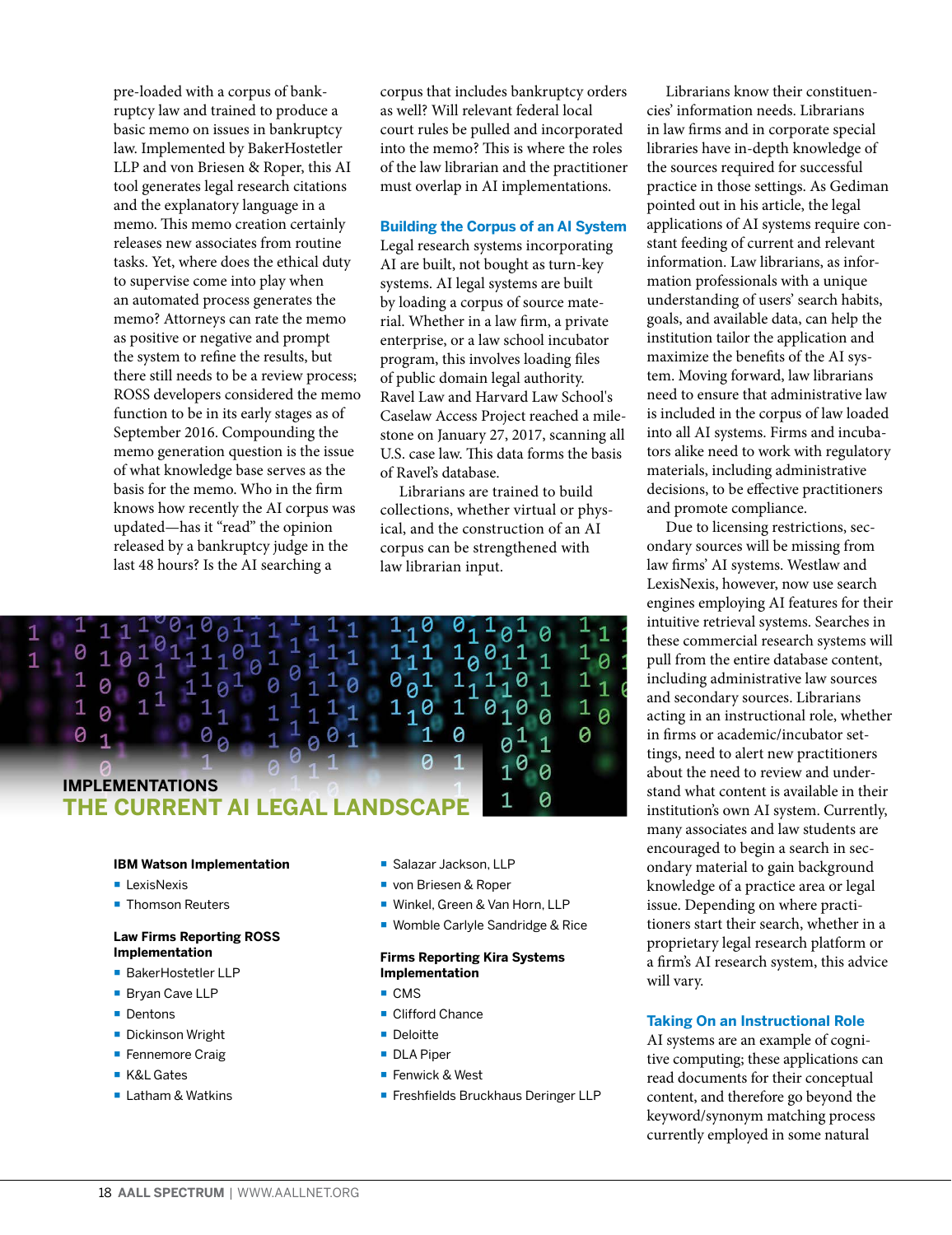language search algorithms. Cognitive computing applications demonstrate learning capability in that repeated searches are analyzed and the search results refined to meet the user's demands more closely. Librarians, aware of what results can optimally be retrieved by a particular search, can gauge the gaps or weaknesses in an AI system by evaluating search results. Law librarians who train/instruct law students/new practitioners can be an integral part of the AI system construction, implementation, and evaluation team. Librarians' familiarity with law students'/associates' search practices and patterns can be harnessed in teaching AI systems as well. In fact, two firms employing an AI system loaded with the same corpus of legal material may retrieve different search results for similar queries over time as each system learns from varying demands and tailors its responses. Practitioners employing poor search strategy will not teach the system as readily, nor be rewarded with more refined results. Watson Cognitive Solutions' Brian Kuhn noted that multiple trainers for AI applications are most effective since, "Cognitive tools … absorb the biases of those that train them."

The algorithms employed by AI systems are proprietary and will not be open to law librarians or purchasers of AI systems. Thus, AI system users must be even more critical of their legal research strategies and search results. The fact that a process is automated does not mean that students or practitioners should not be informed of how best to use the system, nor should they blindly accept results as satisfactory or complete.

## **Reducing Ethical Risks Related to AI Implementation**

Law librarians can play a role in helping lawyers to both reduce AI-related risks and to become more information and technology literate to fulfill their ethical duties. Rule 1.1 of the ABA *Model Rules of Professional Conduct*  requires a lawyer to "provide competent representation to a client." In August 2012, the ABA's House of



competence.

Delegates voted to amend Comment [8] to extend the competence requirement to technology. Comment [8] states, "To maintain the requisite knowledge and skill, a lawyer should keep abreast of changes in the law and its practice, including the benefits and risks associated with relevant technology, engage in continuing study and education, and comply with all continuing legal education requirements to which the lawyer is subject." According to Robert Ambrogi's *LawSites* blog, "by the end of 2016, 26 states had adopted technology competence as part of a lawyer's ethical duties." (See Ambrogi's blog post at [bit.ly/MJ17LawSites.\)](http://bit.ly/MJ17LawSites)

For a complex and evolving technology such as AI, what constitutes "the requisite knowledge and skill" for a lawyer has yet to be clarified by the courts and the state bar associations. Although court decisions and ethical opinions directly related to AI are scarce, the California State Bar has issued a Formal Opinion No. 2015-193 (the "California Opinion") providing one of the most detailed discussions on technology competence in e-discovery—a related process where AI has been implemented. Although the California Opinion is only advisory, it gives lawyers concrete advice on how to comply with their ethical duty of

- Model Rule 1.1, Comment [8] Lawyer shall maintain technology
- Model Rule 1.6 Lawyers must protect confidential client information.
- Model Rule 2.1 Lawyers shall exercise independent judgment.
- $\blacksquare$  Model Rule 5.1, 5.3 Lawyers have a duty to supervise those they work with.
- **Model Rule 5.5** Lawyers shall not engage in unauthorized practice of law.

Find the ABA *Model Rules* at [bit.ly/MJ17ABA](http://bit.ly/MJ17ABA)